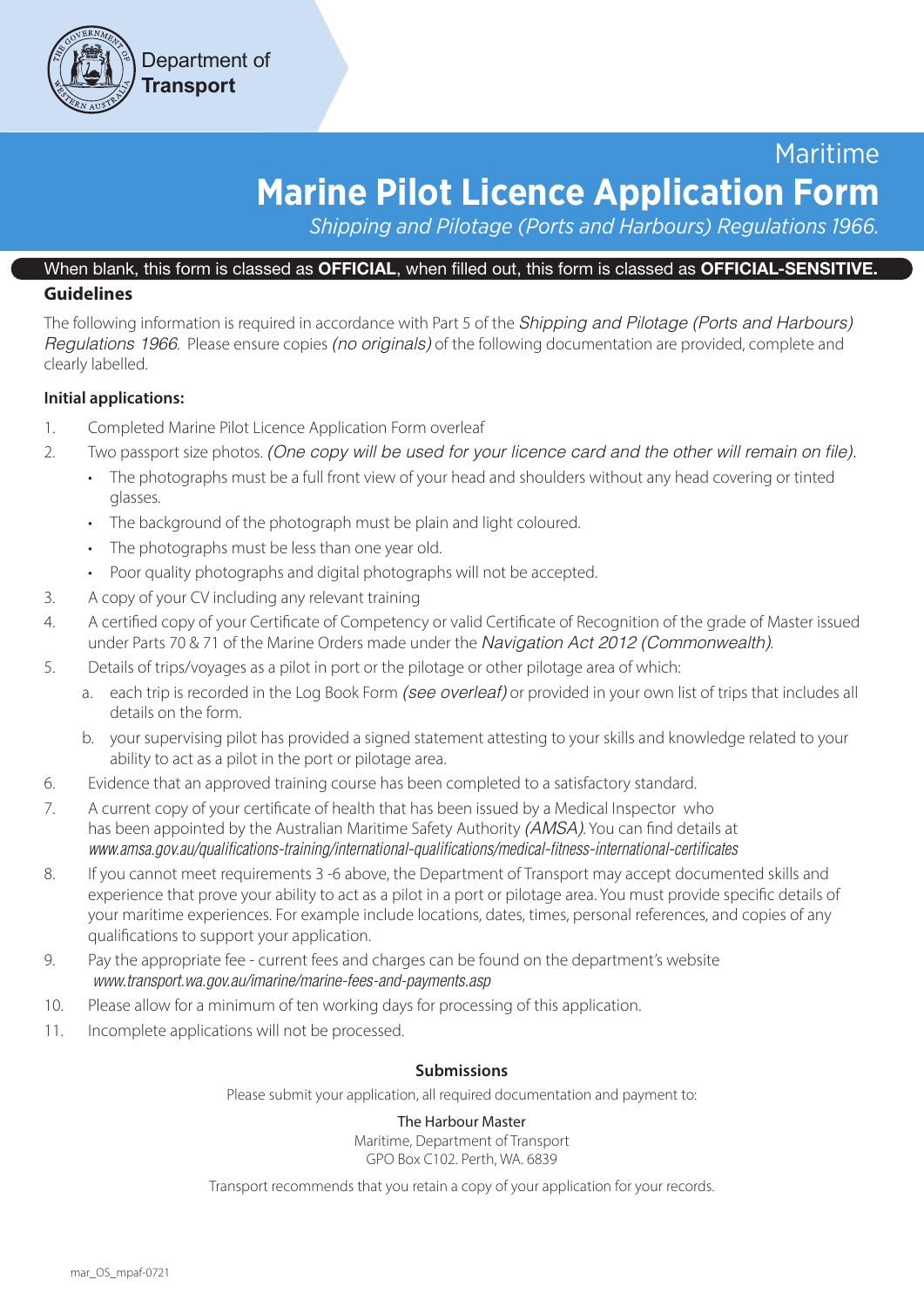# Marine Pilot Licence Application Form

This application form is in accordance with regulations 9B, 9C and 9F of the *Shipping and Pilotage (Ports and Harbours) Regulations 1966*. Please read the Marine Pilot Licence Application Guidelines before completing this form. Tick the appropriate box and use block letters to complete this form.

#### **Personal details**

| Post code: and a series of the series of the series of the series of the series of the series of the series of the series of the series of the series of the series of the series of the series of the series of the series of |  |  |              |  |  |
|--------------------------------------------------------------------------------------------------------------------------------------------------------------------------------------------------------------------------------|--|--|--------------|--|--|
| Post code: ___________________                                                                                                                                                                                                 |  |  |              |  |  |
| _Mobile number: ___________________________                                                                                                                                                                                    |  |  |              |  |  |
| Preferred method of contact $\Box$ Email $\Box$ Phone                                                                                                                                                                          |  |  | $\vert$ Post |  |  |
|                                                                                                                                                                                                                                |  |  |              |  |  |

#### **Submission Check List**

Please ensure a copy *(no originals)* of all the following documentation is included with your application. The numbers in brackets indicate the corresponding Marine Pilot Licence Application Guideline number.

| Requirements for initial applications                           |                                          |
|-----------------------------------------------------------------|------------------------------------------|
| This completed application form (1)                             | Supervising pilot's signed statement (5) |
| Two passport size photos (2)                                    | Certificate of health (7)                |
| CV (3)                                                          | Approved training course (6)             |
| Certificate of competency (4)                                   | Fee paid (9)                             |
| Details of trips/voyages in the port or other pilotage area (5) |                                          |

#### **Applicant's declaration**

I (name in block letters) and the second of the second of the particulars of the particulars of the particulars entered in this application are correct and true to the best of my knowledge and belief, and that the certificates and testimonials submitted are true and genuine documents, freely given and signed by the person whose name appears on them.

Applicant's signature extending the state of the state of the state of the state of the state of the state of the state of the state of the state of the state of the state of the state of the state of the state of the stat

#### *Consent to disclose personal information*

*The Department of Transport, from time to time, needs to disclose confidential personal information to other agencies including, but not limited to, the Department of Fisheries, Port Authorities, the Western Australian Police Force, the Swan River Trust, the Department of Environment and Conservation, Local Shires and Councils and the Rottnest Island Authority. In providing the information requested in this form, you consent to the Department disclosing the information to such other agencies.*

Please allow for a minimum of ten working days for processing of this application.

#### **Payment details**

#### **Fees and Charges - 2021/22 - Marine Pilots Licences**

| Pilot Appointments - Application for Licence             | \$564.70 |
|----------------------------------------------------------|----------|
| Renewals (5 yearly) - Application for Renewal of Licence | \$365.30 |
| Licence Document Replacement                             | \$206.55 |

#### To make a Credit Card payment over the phone please provide your preferred phone number .

Preferred Phone No. \_\_\_\_\_\_\_\_\_\_\_\_\_\_\_\_\_\_\_\_\_\_\_\_\_\_\_\_\_\_\_\_\_\_\_\_\_\_\_\_\_\_\_\_\_\_\_\_\_\_\_\_\_\_\_\_\_\_\_\_\_\_\_\_\_\_\_\_\_\_\_\_\_\_\_\_\_\_\_\_\_\_\_\_\_\_\_\_\_\_\_\_\_\_\_

### **Office Use Only**

Receipt number:\_\_\_\_\_\_\_\_\_\_\_\_\_\_\_\_\_\_\_\_\_\_\_\_\_\_\_\_\_\_\_Date: \_\_\_\_\_\_\_\_\_\_\_\_\_\_\_